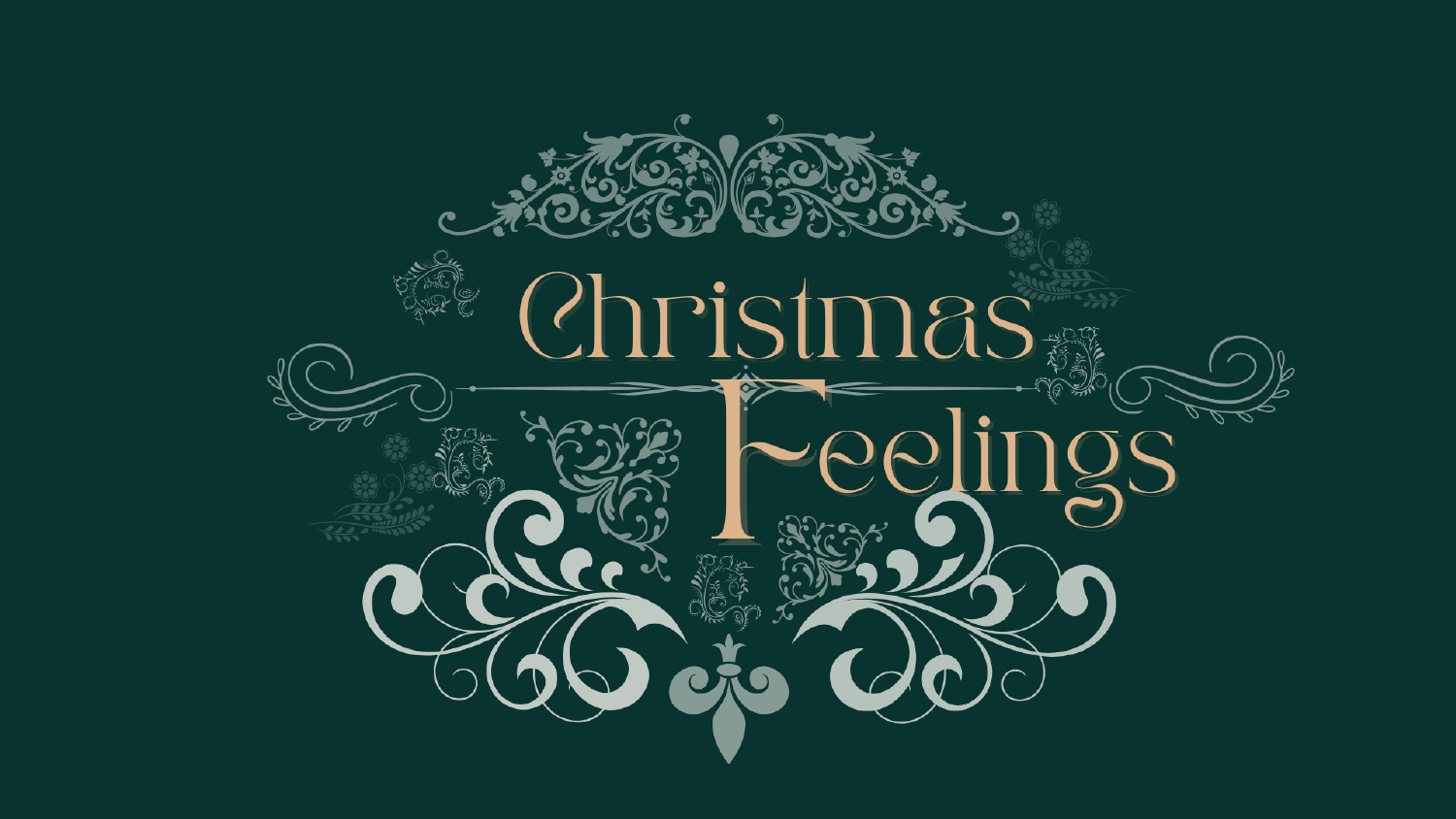### Matthew 1:18-20

Now the birth of Jesus Christ took place in this way. When his mother Mary had been betrothed to Joseph, before they came together she was found to be with child from the Holy Spirit. And her husband Joseph, being a just man and unwilling to put her to shame, resolved to divorce her quietly. But as he considered these things, behold, an angel of the Lord appeared to him in a dream, saying, "Joseph, son of David, do not fear to take Mary as your wife, for that which is conceived in her is from the Holy Spirit.

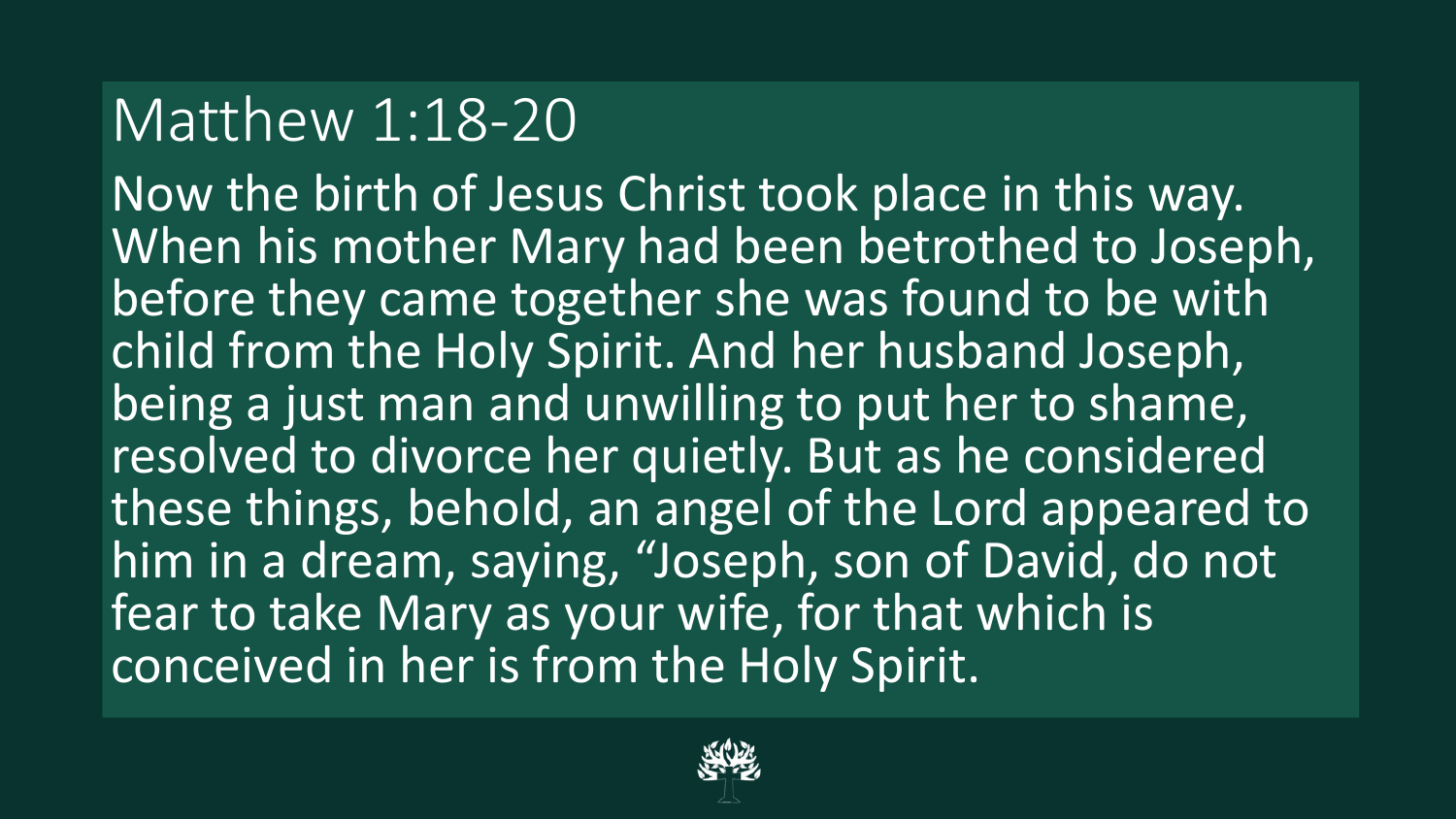#### Matthew 1:21-25

She will bear a son, and you shall call his name Jesus, for he will save his people from their sins." All this took place to fulfill what the Lord had spoken by the prophet: "Behold, the virgin shall conceive and bear a son, and they shall call his name Immanuel" (which means, God with us). When Joseph woke from sleep, he did as the angel of the Lord commanded him: he took his wife, but knew her not until she had given birth to a son. And he called his name Jesus.

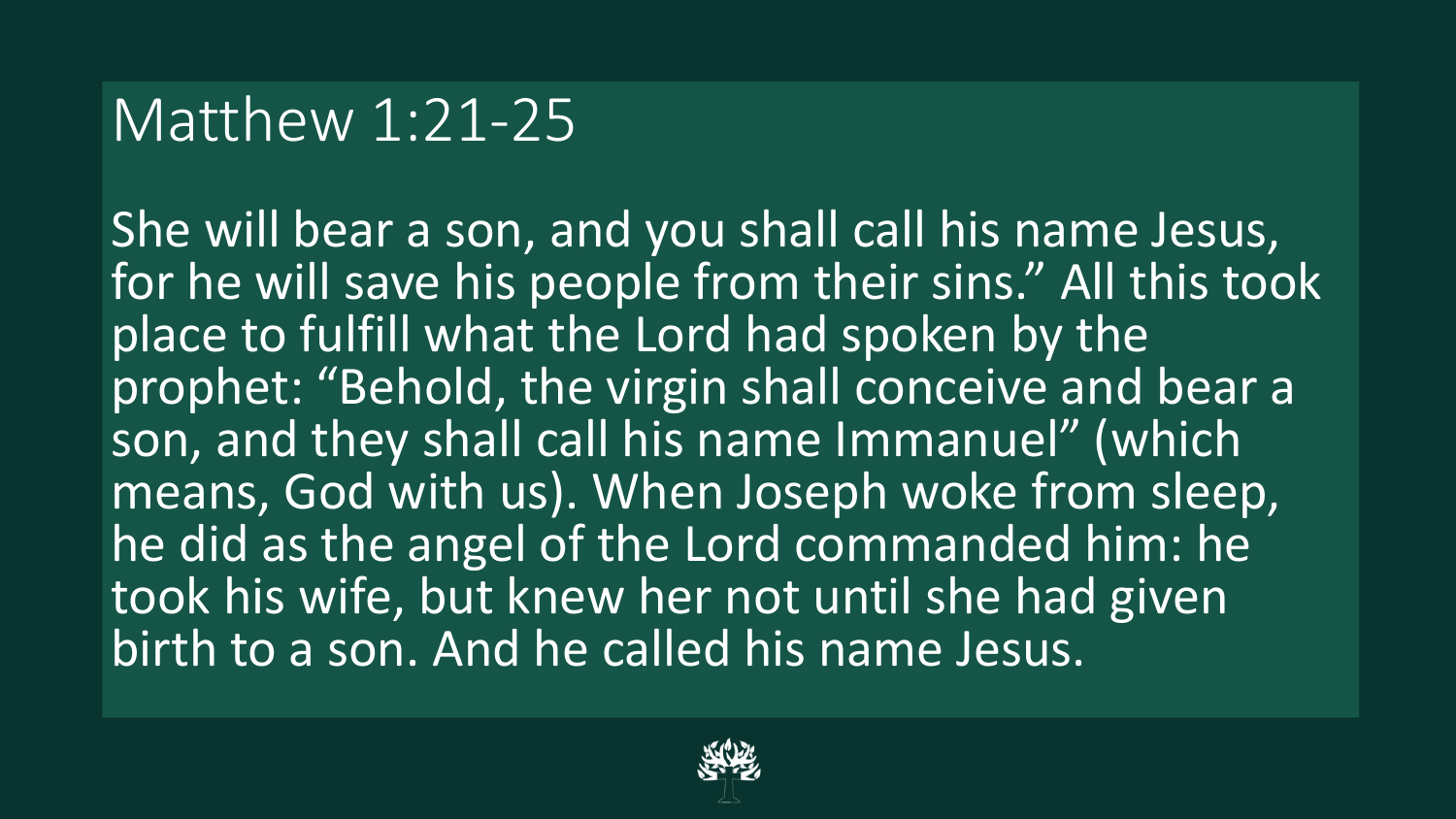# Abandoned

#### Joseph felt abandoned **Vs 18**

#### CHRISTMAS FEELINGS <<>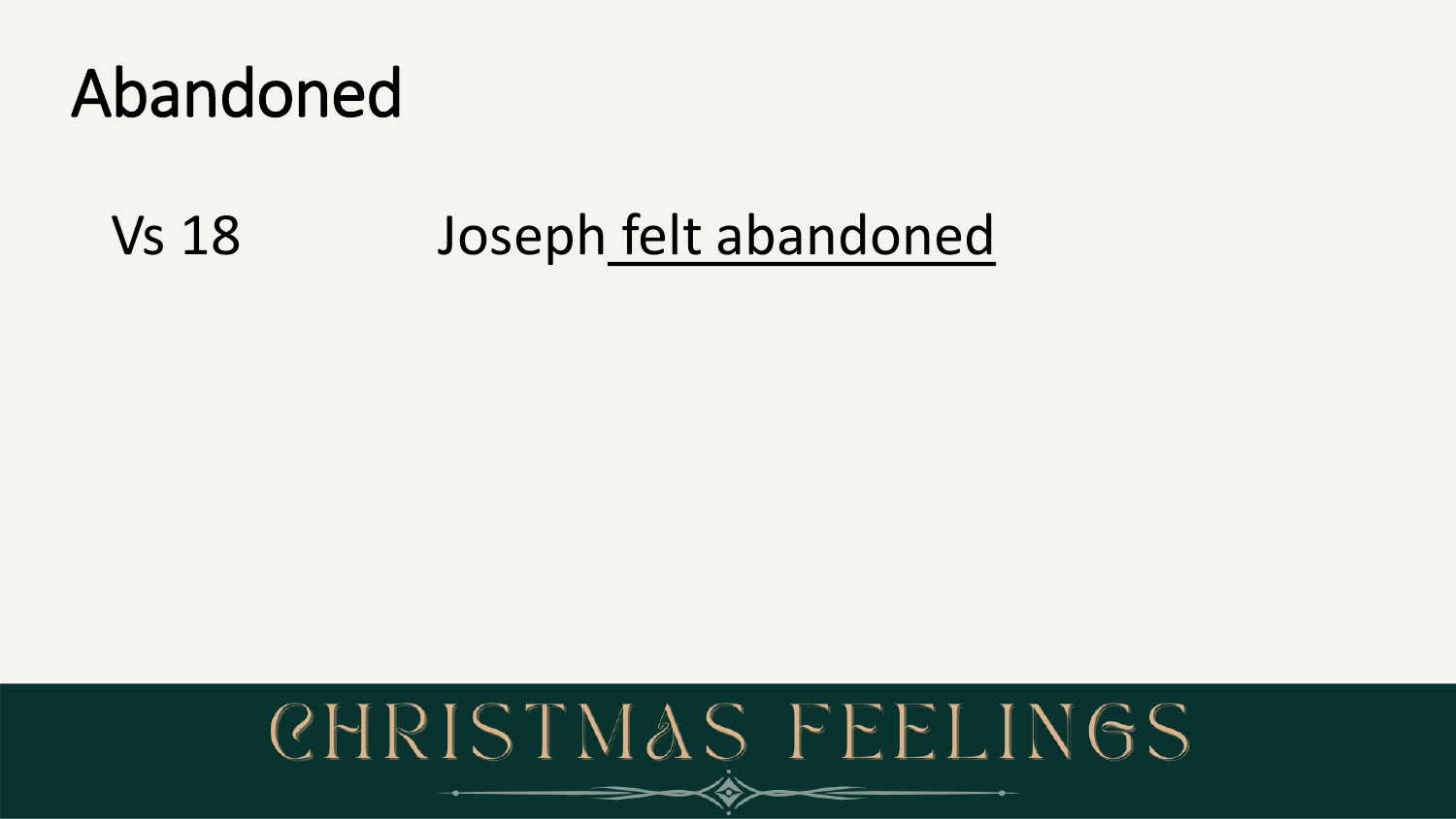### Luke 1:28-30

And he came to her and said, "Greetings, O favored one, the Lord is with you!" But she was greatly troubled at the saying, and tried to discern what sort of greeting this might be. And the angel said to her, "Do not be afraid, Mary, for you have found favor with God.

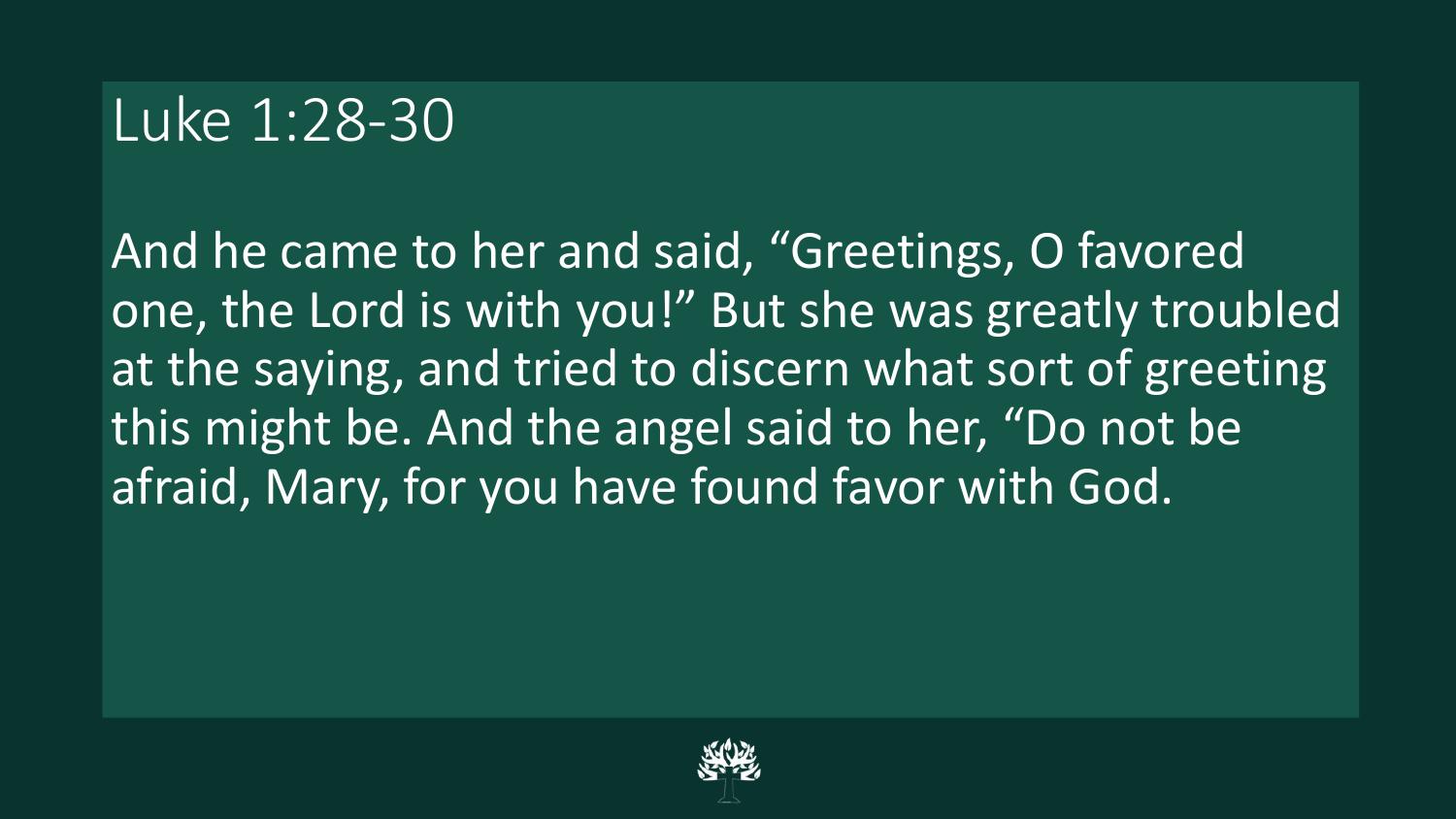# Abandoned

#### Vs 18 Joseph felt abandoned

#### Vs 19, 24-25 Joseph follows his faith

# CHRISTMAS FEELINGS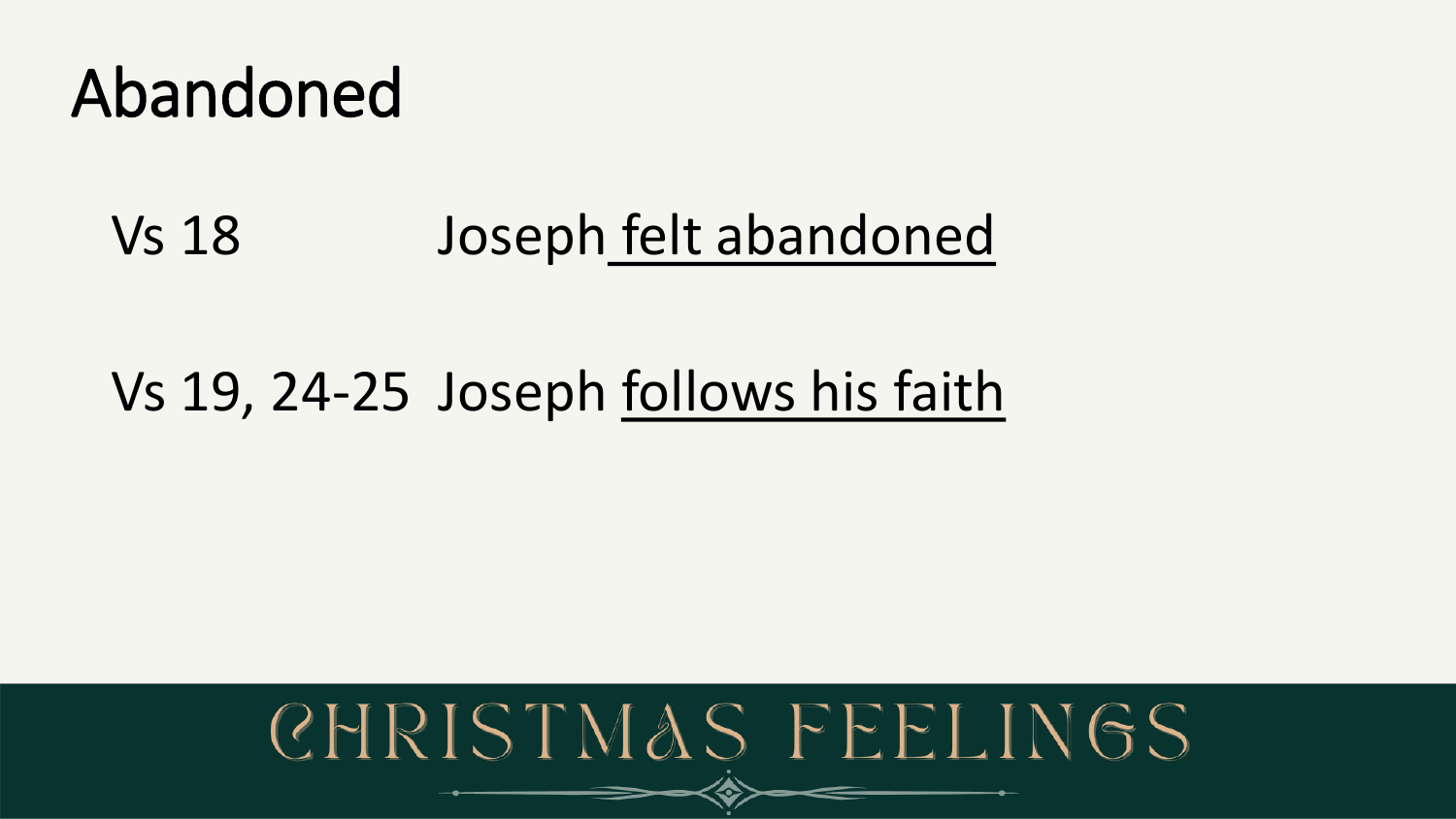# Abandoned

Vs 18 Joseph felt abandoned

#### Vs 19, 24-25 Joseph follows his faith

Vs 20-23 Joseph is floored by God's plan.

# CHRISTMAS FEELINGS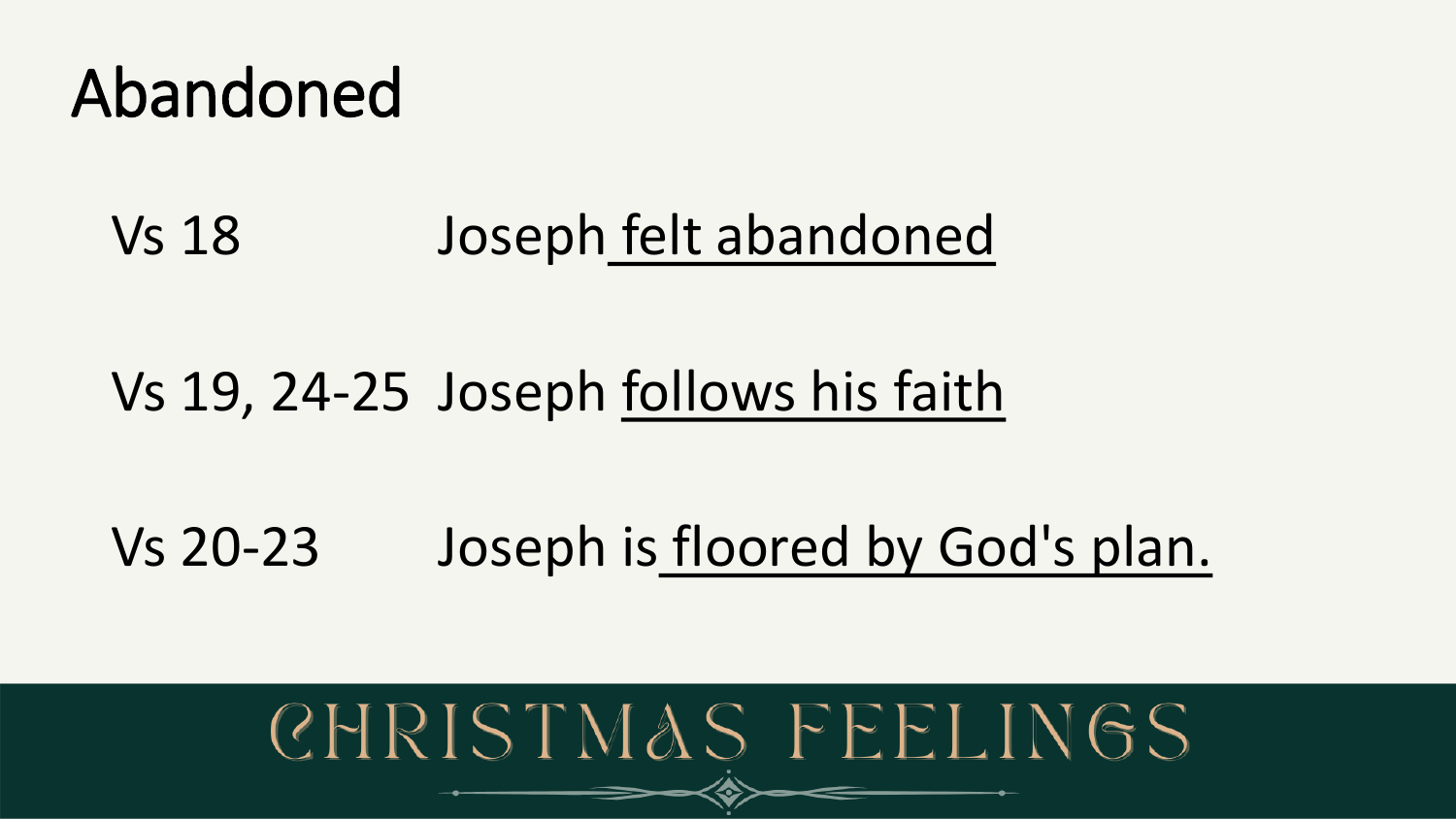# Even when we feel abandoned God is looking to do something great.